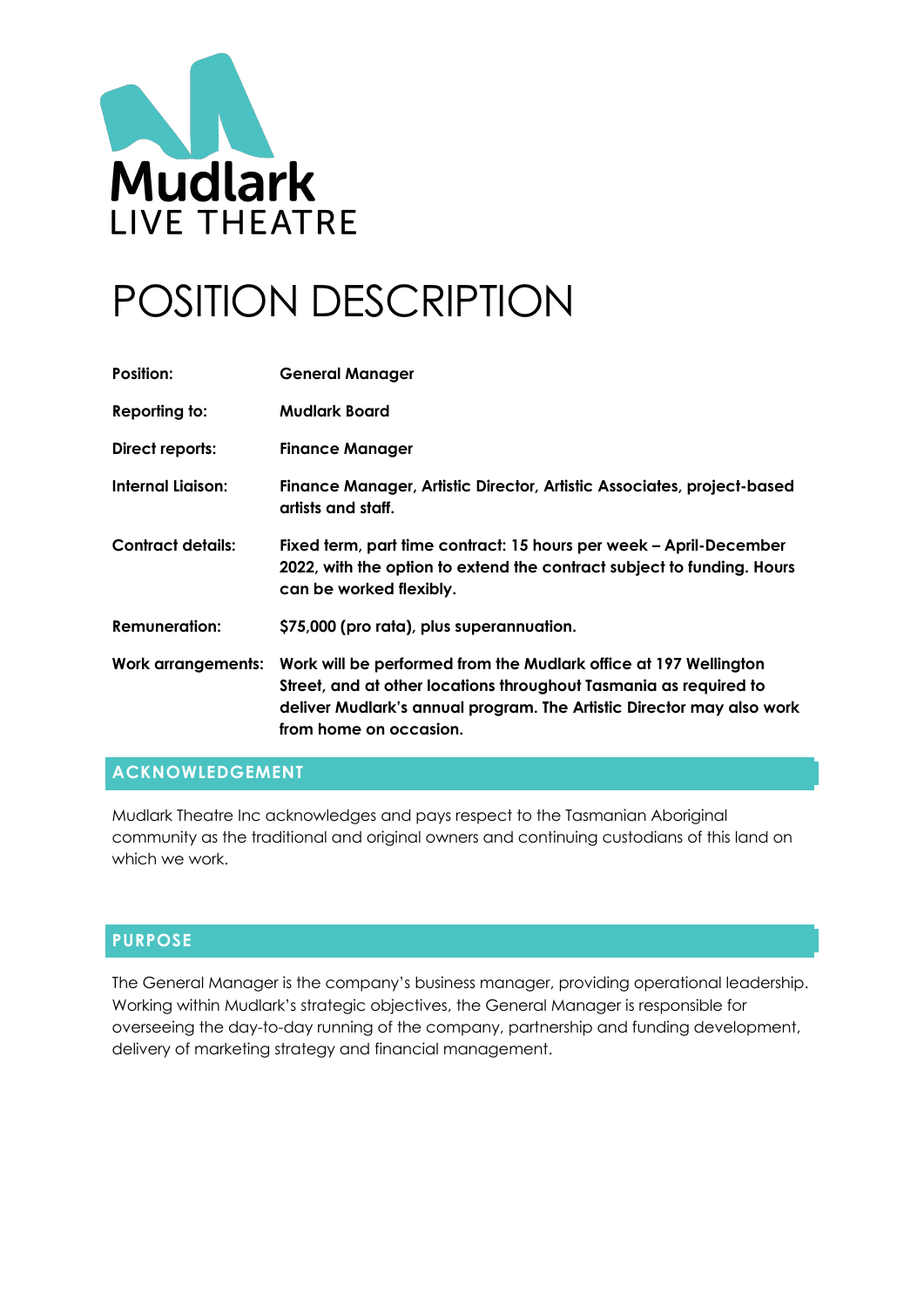# **KEY RESPONSIBILITIES AND DUTIES**

#### **Funding and Sponsorship**

- In partnership with the Artistic Director, proactively identify funding opportunities and prepare funding applications, including project-based, annual and multi year funding submissions.
- Ensure timely reporting and acquittal of all grants and funding.
- Foster relationships with funding bodies, sponsors, donors and philanthropic organisations.
- Ensure regular and informative communication with all funding bodies relevant funding, particularly when significant changes are made to the annual program, or to projects, seeking variations to grant deeds if required.
- Create and maintain a "case for support" for current and potential sponsors and funders to advocate for the valuable work of the company and why stakeholders should support us.

### **Partnerships and Stakeholders**

- Seek and secure cash and in-kind partnerships to support the work of the company.
- Oversee the implementation of all partnership benefits.
- Ensure Mudlark's important stakeholders are regularly communicated with and invited to attend public performances.

### **Artistic Program**

- Oversee the administrative requirements related to the delivery of Mudlark's artistic program.
- Oversee the Finance Manager to prepare and issue artist contracts using approved templates for all project-based artists.
- Manage ticketing and venue contracts for all Mudlark's public events.

### **Marketing**

- Deliver effective and cost efficient marketing initiatives to drive ticket sales to Mudlark's public events.
- Develop and deliver marketing initiatives that build Mudlark's brand and presence throughout Tasmania
- Manage all Mudlark's social media accounts including moderating all posts and comments, creative event pages for all Mudlark events and delivering an effective social media marketing strategy.
- Actively manage and build Mudlark's database (MailChimp), ensuring entries are up to date, opt-in data from every show is added and useful segmenting is built and maintained.
- Maintain Mudlark's website ensuring all information is up to date and all current projects are listed, and past projects are shown in the project archive.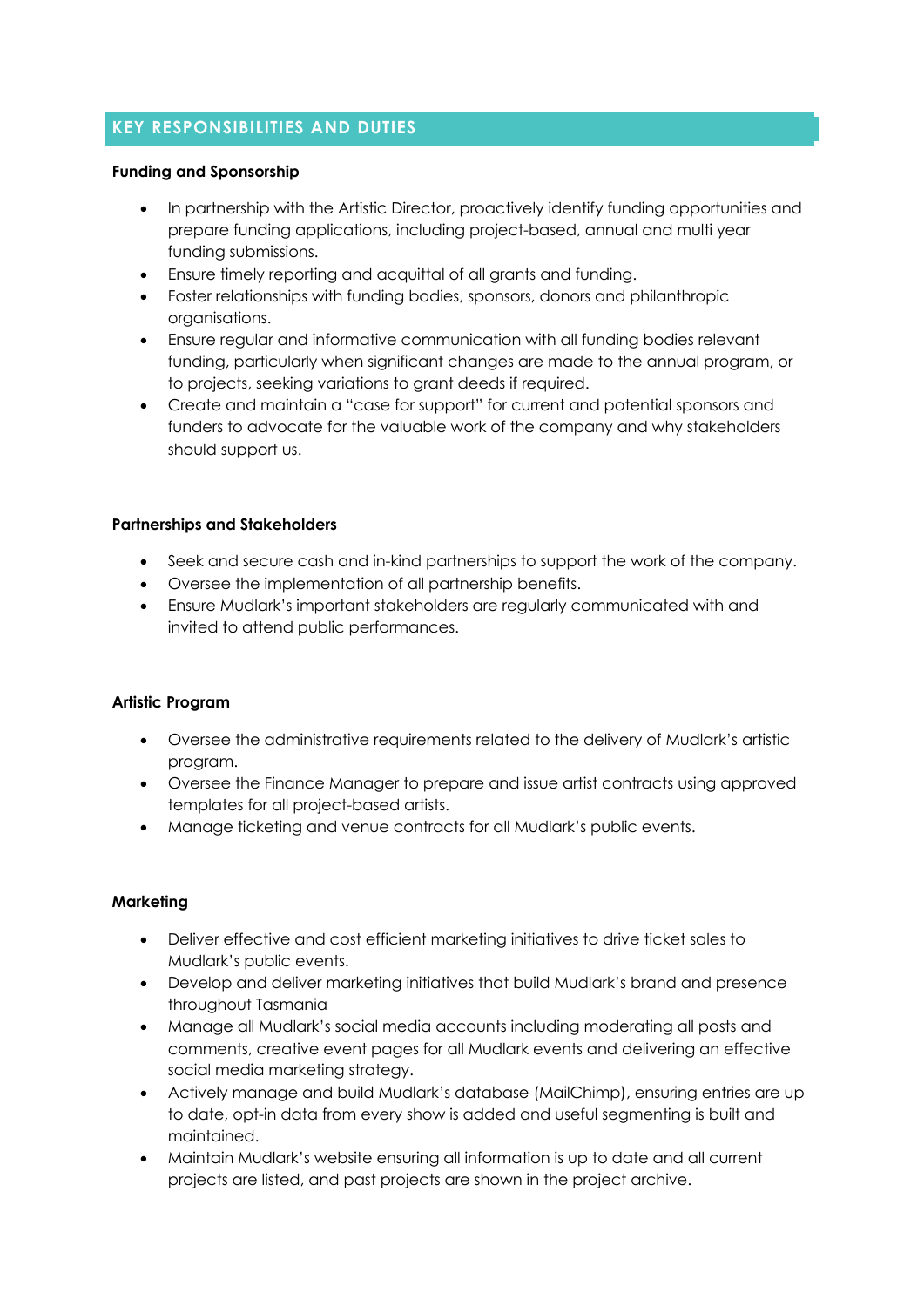- Conduct post-event surveys on all Mudlark events.
- Promote and represent the Artistic Director's vision and artistic program to government authorities, the arts community, media and professional organisations and other stakeholders.

#### **Administration**

- Manage Mudlark's filing system using Google Drive, ensuring information is properly filed and accessible to the relevant people.
- Oversee the Finance Manager in managing the renewal of insurance policies for Public Liability, Workers Compensation and Volunteers Insurance.
- Attend and participate in company events and meetings, acting as an ambassador for the company.
- Maintain a sound awareness of industry awards and best practice.
- Assist with the coordination of productions, launches, presentations and events
- Participate in professional development and staff training

#### **Governance**

- Prepare papers and monthly reports for monthly board meetings and the Annual General Meeting.
- Attend board meetings and be an active contributor to board discussions, strategic planning initiatives and governance matters.
- Oversee the implementation of the company's strategic plan, including tracking performance against the action plan and data collection for measuring outcomes.
- Review and update operational policies and procedures and ensure they are compliant with current regulations and legislation.
- Ensure the company's risks are well managed, monitoring risk assessment and WHS procedures and policies to ensure a safe and inclusive workplace.

#### **Finance**

- Be responsible for the overall financial management of the company, operational and project budgets, cash flow, delegated expenditure, including maintaining a collaborative relationship with the board and Finance Manager.
- Oversee the Finance Manager, ensuring all company bookkeeping and finance requirements are accurate, timely and in accordance with Mudlark's strategic objectives and relevant legislation.
- In partnership with the Finance Manager and Artistic Director, develop the annual organisational budget for board approval.
- Oversee the organisation's operational budget ensuring all activities are performed within approved budgets and notifying the board immediately if it is suspected that project or operational expenses will exceed the budget, or budgeted income is not forthcoming.
- Present monthly financial reports to the Artistic Director and board, including profit and loss statements (with analysis of budgets, actual figures, variances and revised estimates), balance sheets and cash flow statements.